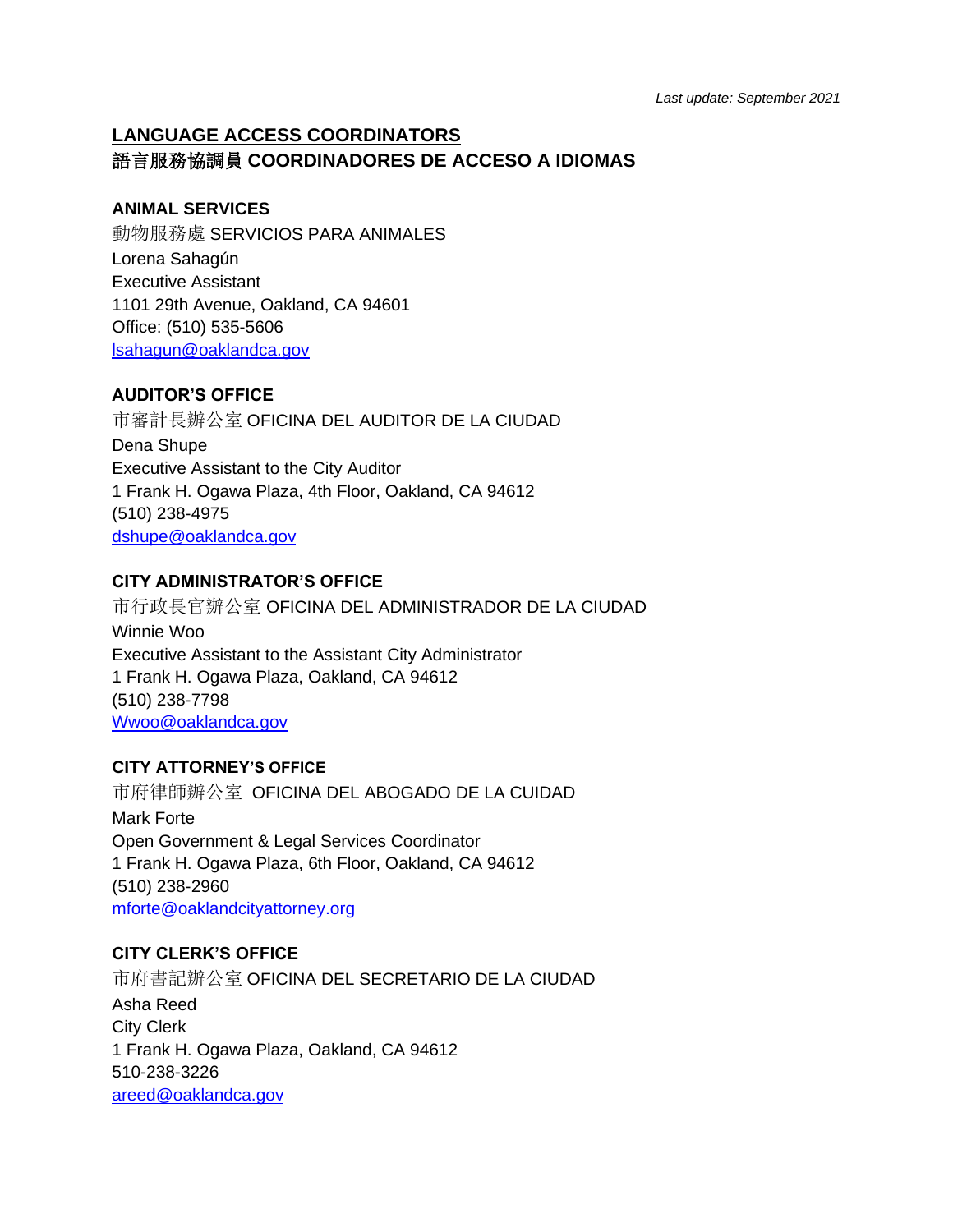### **CITY COUNCIL'S OFFICES**

市議員辦公室 OFICINA DEL CONCEJO DE LA CIUDAD Susan Sanchez Executive Assistant to City Council 1 Frank H. Ogawa Plaza 2nd Floor, Oakland, CA 94612 (510) 238-6917 [Sasanchez@Oaklandca.gov](mailto:Sasanchez@Oaklandca.gov)

# **COMMUNITY POLICE REVIEW AGENCY**

社區警察審查署 AGENCIA DE REVISION POLICIAL COMUNITARIA Aaron B. Zisser Chief of Staff 250 Frank H. Ogawa Plaza, Suite 6302, Oakland, CA 94612 (510) 238-3159 [AZisser@oaklandca.gov](mailto:AZisser@oaklandca.gov)

#### **DEPARTMENT OF RACE & EQUITY**

種族與平權局 DEPARTAMENTO DE RAZA Y EQUIDAD Jacque Larrainzar Program Analyst III 1 Frank H. Ogawa Plaza, 11th Floor, Oakland, CA 94612 (510) 238-2904 [JLarrainzar@oaklandca.gov](mailto:JLarrainzar@oaklandca.gov)

### **DEPARTMENT OF TRANSPORTATION**

交通局 DEPARTAMENTO DE TRANSPORTACION Melanie Cockerham Support Services Supervisor 250 Frank H. Ogawa Plaza, Oakland, CA 94612 (510) 238-6601 [MCockerham@oaklandca.gov](mailto:MCockerham@oaklandca.gov)

**DEPARTMENT OF VIOLENCE PREVENTION**

預防暴力局 DEPARTAMENTO DE PREVENCION DE LA VIOLENCIA Mailee Wang Planner/Acting Administrative Services Manager 150 Frank H. Ogawa Plaza, Suite 4340, Oakland, CA 94612 (510) 238-6892 [mwang@oaklandca.gov](mailto:mwang@oaklandca.gov)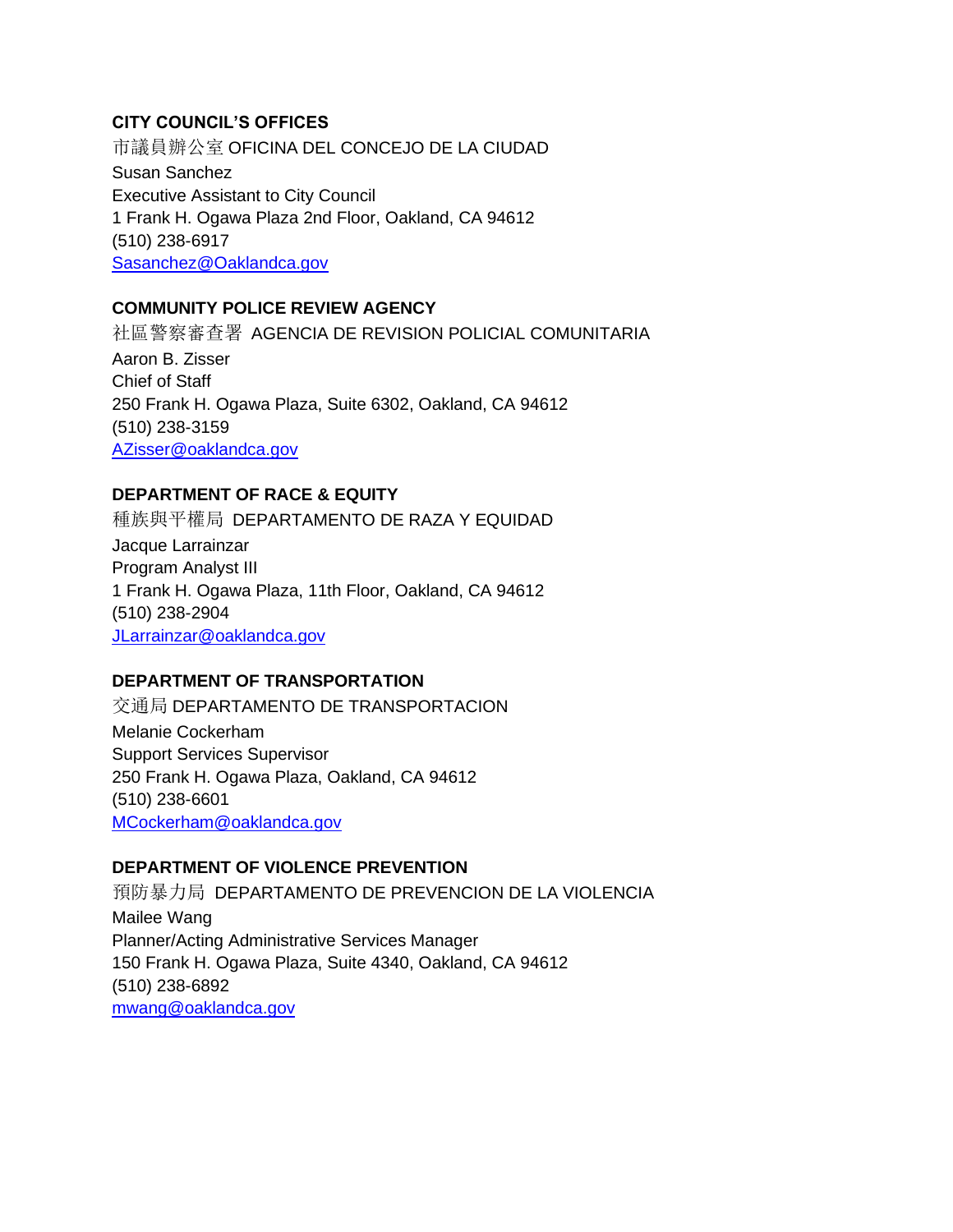### **DEPARTMENT OF WORKPLACE AND EMPLOYMENT STANDARDS**

職業場所及職業標準局 DEPARTAMENTO DE LUGAR DE TRABAJO Y ESTÁNDARES DE EMPLEO Mary Mayberry Administrative Services Manager I 250 Frank H. Ogawa Plaza Room 3341, Oakland, CA 94612 (510) 238-7324 [MMayberry@oaklandca.gov](mailto:MMayberry@oaklandca.gov)

# **ECONOMIC & WORKFORCE DEVELOPMENT DEPARTMENT**

經濟及勞工發展局 DEPARTAMENTO DE DESARROLLO ECONOMICO Y LABORAL Gladylen Flores Management Assistant 250 Frank H. Ogawa Plaza, 5th Floor, Oakland, CA 94612 (510) 238-3852 [GFlores@oaklandca.gov](mailto:GFlores@oaklandca.gov)

### **FINANCE DEPARTMENT**

財務局 DEPARTAMENTO DE FINANZAS Shahla Azimi Revenue Analyst 150 Frank H. Ogawa Plaza, Oakland, CA 94612 (510) 238-2972 [sazimi@oaklandca.gov](mailto:sazimi@oaklandca.gov)

# **HOUSING AND COMMUNITY DEVELOPMENT DEPARTMENT**

房屋及社區發展局 DEPARTAMENTO DE DESARROLLO DE LA VIVIENDA Y LA COMUNIDAD Ellen Dillard Home Management Specialist III 250 Frank H. Ogawa Plaza, Suite 5313, Oakland, CA 94612 (510) 238-6514 [edillard@oaklandca.gov](mailto:edillard@oaklandca.gov)

### **HUMAN RESOURCES MANAGEMENT DEPARTMENT**

人力資源管理局 DEPARTAMENTO DE RECURSOS HUMANOS May Tam Program Analyst III 150 Frank H. Ogawa Plaza, Oakland CA 94612 (510) 238-3112 [mtam@oaklandca.gov](mailto:mtam@oaklandca.gov)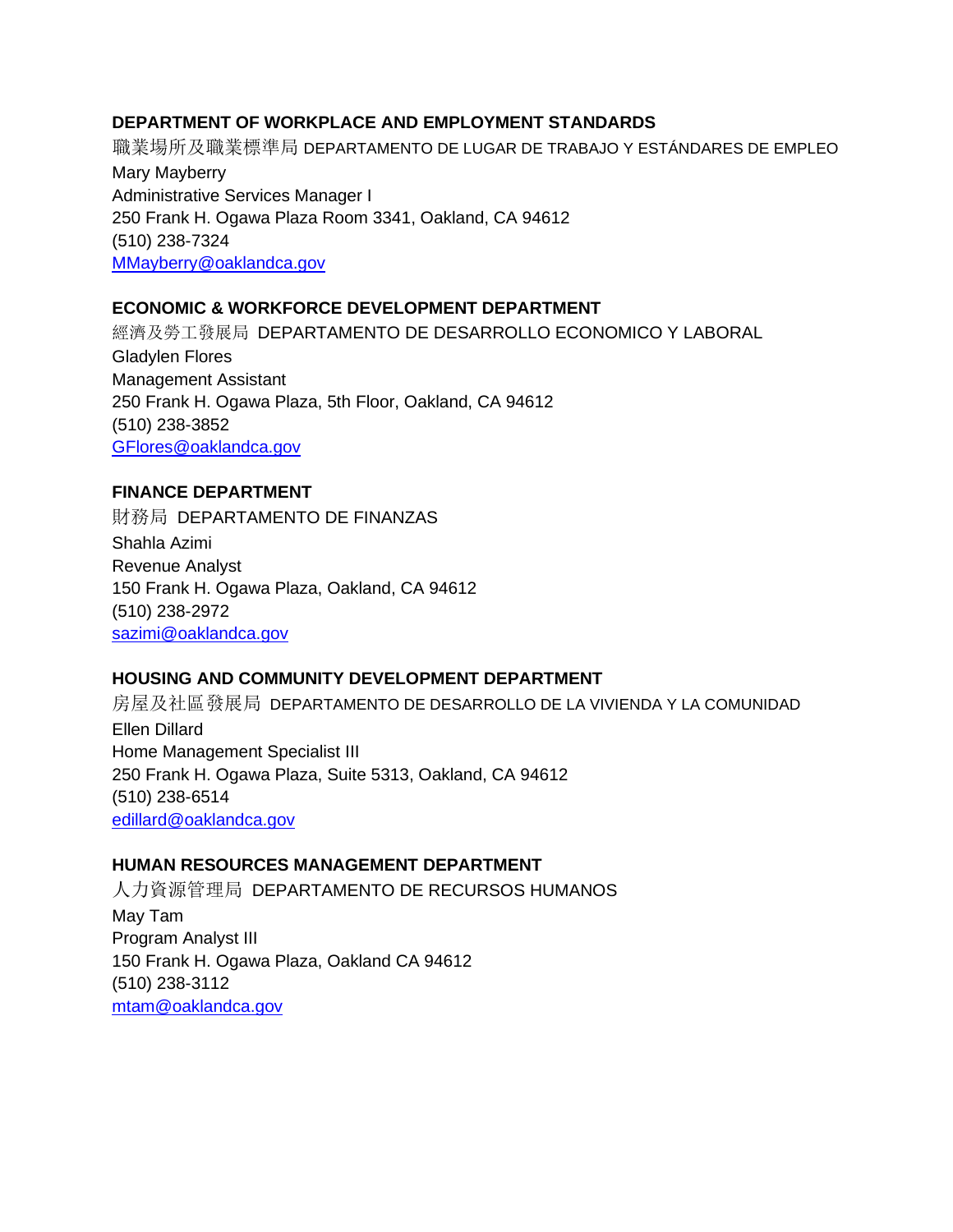### **HUMAN SERVICES DEPARTMENT**

人民服務局 DEPARTAMENTO DE SERVICIOS SOCIALES Reggie Obligacion Administrative Analyst II 150 Frank H. Ogawa Plaza, Ste 4340, Oakland, CA 94612 (510) 238-2360 [robligacion@oaklandca.gov](mailto:robligacion@oaklandca.gov)

### **INFORMATION TECHNOLOGY DEPARTMENT**

資訊科技局 DEPARTAMENTO DE INFORMACION TECNOLOGICA Cynthia Perkins Assistant to the Director 150 Frank H. Ogawa Plaza, Oakland CA 94612 (510) 238-4702 [CPerkins@oaklandca.gov](mailto:CPerkins@oaklandca.gov)

### **MAYOR'S OFFICE**

市長辦公室 OFFICINA DE LA ALCADELSA Sun Kwong (Michael) Sze Special Projects Coordinator 1 Frank H. Ogawa Plaza, 3rd Floor, Oakland CA 94612 (510) 238-7577 [MSze@oaklandca.gov](mailto:MSze@oaklandca.gov)

# **OAKLAND FIRE DEPARTMENT**

屋崙消防局 DEPARTAMENTO DE BOMBEROS DE OAKLAND Michael Hunt Assistant to the Director Chief of Staff 150 Frank H. Ogawa Plaza, Suite3354, Oakland, CA 94612 (510) 238-6353 [mhunt@oaklandca.gov](mailto:mhunt@oaklandca.gov)

### **OAKLAND POLICE DEPARTMENT**

屋崙警察局 DEPARTAMENTO DE POLICIA DE OAKLAND Yvette Crowell Administrative Analyst II 455 7th Street, 7th Floor, Oakland CA 94607 (510) 238-2288 [YCrowell@oaklandca.gov](mailto:YCrowell@oaklandca.gov)